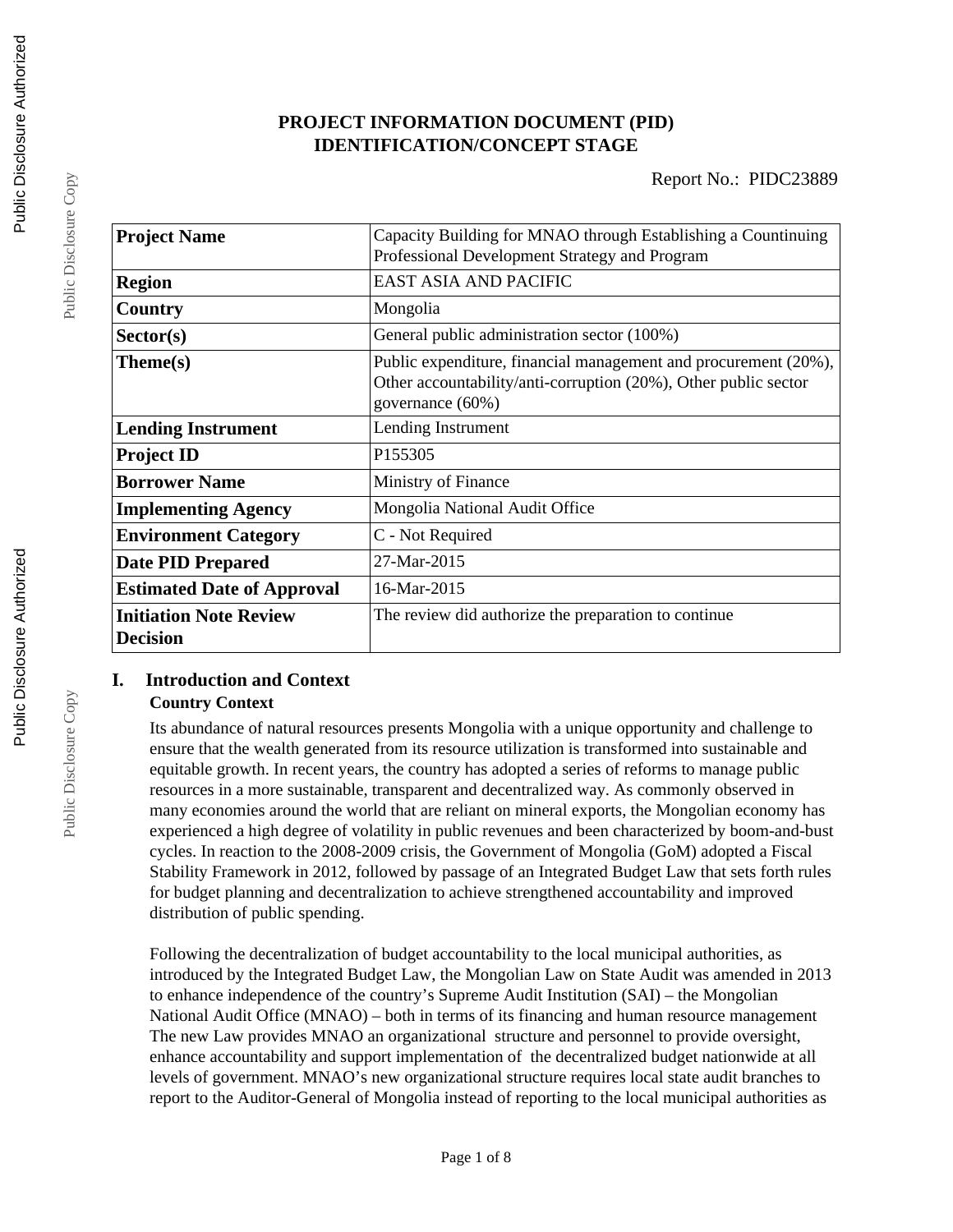previously mandated. The vertical organizational structure now allows state auditors at all levels to receive their operational direction and technical guidance from the Auditor-General and report to one central authority. Amendments to the State Audit Law also call for closer relations between MNAO and the Parliament by introducing Parliamentary Standing Committee procedures to conduct hearings on audit findings and issue a decree with the key implementation actions for rectifying the relevant situations.

#### **Sectoral and Institutional Context**

As the country's supreme audit institution, MNAO is mandated to conduct financial, performance and compliance audits. The Integrated Budget Law of Mongolia also stipulates MNAO's responsibilities for auditing the annual government accounts and the relevant timeline for doing so.

In the early stages of its financial audit capacity development, MNAO received support from the UK National Audit Office (NAO) and generally adopted that SAI's financial audit methodology and manual. In the past couple of years, in consonance with the Strategic Plan for 2013-2018, MNAO has updated its financial audit manual to make it more adapted to local conditions, developed audit software and translated the ISSAI standards.

Public sector accounting and financial reporting issues in the country pose significant challenges for government auditors. Accrual based IPSAS were adopted in a relatively low capacity country and implementation has lacked sufficient technical guidance and training to both public sector accountants and auditors. Also, the incomplete implementation of the Government's IFMIS (Integrated Financial Management Information System) has resulted in a lack of integration between budget execution and accounting systems as accounting and financial reporting continue to be done in a variety of local non-integrated software packages. Consequently, accountants enter transactions multiple times into different systems. This situation coupled with lack of IPSAS training increases audit risk and creates the need to prepare MNAO auditors to understand and address these audit challenges and risks.

Furthermore, given MNAO's wide audit mandate and its current staffing level, MNAO engages over 40 private audit firms to conduct the annual financial audits of a large number of budget entities, including IFI-funded projects, and state-owned enterprises. In regard to IFI-funded audit engagements, IFI procurement procedures have been followed to contract audit firms due to perceived weaknesses with MNAO's own audit firm contracting procedures. The need to strengthen and streamline MNAO's private audit firm selection and contracting processes is therefore an important area needing improvement and could lead to the expanded use of country systems in this area

An international team from Norway and Sweden conducted a peer review of MNAO's performance audit capacity in 2010 and peer review results and recommendations were well received by MNAO management. However, MNAO's financial audit capacity and practices have not been externally reviewed in recent years.

The MNAO 2013-18 Strategic Plan was developed with support from the INTOSAI International Development Initiative (IDI). It provides the institution with a strong strategic direction and has been driving the actions taken by MNAO in recent years towards improving its systems and processes e.g. legal framework, audit methodology and standards, and collaboration with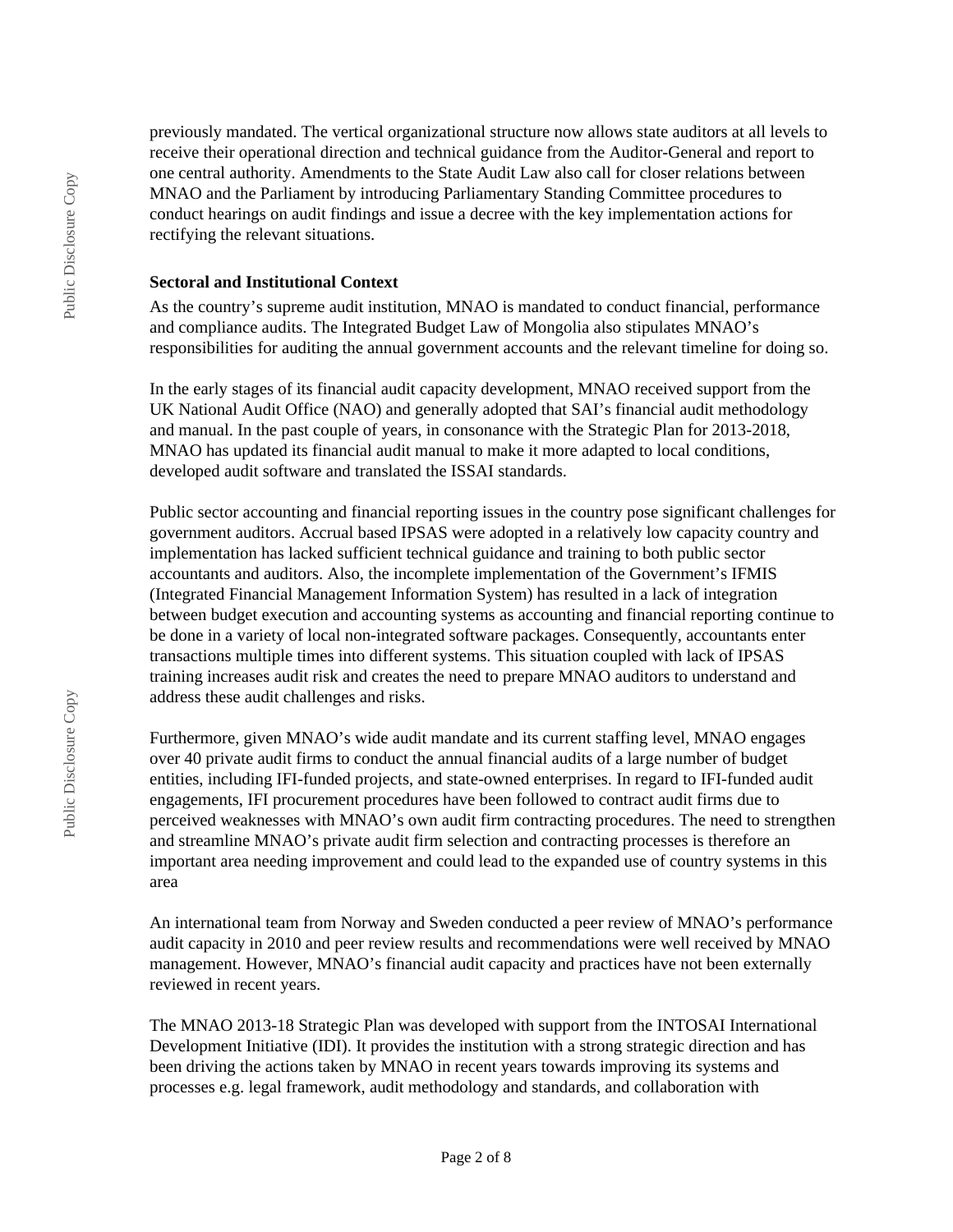stakeholders including the Parliament. MNAO's leadership considers human resource development is at the heart of its strategy and a critical goal in the 2013-18 Strategic Plan is to provide MNAO personnel with the requisite professional skills to conduct their duties effectively and efficiently.

In this regard, MNAO is mandated to provide methodological support and training to its auditors both at the central and provincial levels. However, an appropriate continuing professional development policy, program and training curricula have not been in place and MNAO has lacked qualified trainers with up-to-date professional knowledge, experience and training materials. MNAO has therefore not been able to organize effective, targeted training for its auditors on a regular basis over the past three years to implement one of its core strategies. The revised organizational structure, particularly the incorporation of provincial auditors, new MNAO legal framework, and move to ISSAIs and accrual based accounting, now create a vastly more complex set of professional development requirements and need for a carefully and professionally developed CPD program.

The need to establish a well-structured, needs-driven and sustainable continuing professional development strategy together with an action plan and a training program is consequently a priority area for MNAO. The ongoing practice of exposing senior and junior auditors to the same training content on an irregular basis, irrespective of their level of experience and areas of expertise, calls for a more systematic approach to addressing capacity gaps. Generally speaking, training and human resource development has become even more crucial yet challenging for MNAO now that under the revised legal framework the Auditor-General is directly responsible for keeping the professional knowledge and practices up to date for its over 380 auditors, inclusive of those at the provincial level, as compared to the cohort of about 60 auditors at the central level previously.

#### **Relationship to CAS/CPS/CPF**

Equitable and transparent management of public revenues and expenditures is a priority area of the Bank's engagement in Mongolia, a resource-rich country with rapidly rising government revenues. In a general sense, strong public sector audit can increase the effective, efficient and economic use of public resources and help ensure that scarce resources are used as intended in financing the delivery of government services to the public, especially the poor. More specifically in this regard, under Pillar 1 of the 2013-2017 CPS, the Bank reiterates its commitment to improved implementation of planning, budgeting, financial reporting and auditing policies of the government through continued technical assistance and advice. The proposed project for enhancing capacity for MNAO through development of a continuing professional development strategy and program is aimed at further strengthening public sector auditing in the country and therefore is in full alignment with the current CPS. As previously mentioned, the proposal is also fully consistent with MNAO's own Strategic Plan developed in coordination with the INTOSAI.

Furthermore, the current CPS states that the Bank will work towards greater use of country systems during the CPS period and that the Bank envisions its projects to eventually be audited as part of the overall audit of the government accounts by MNAO. By strengthening MNAO's own technical auditing capabilities as well as its contracting of private audit firms, the proposed project activities will (i) achieve the CPS objective of working toward greater used of country systems during the CPS period, (ii) enhance the possibility of recognizing MNAO as an acceptable auditor of Bankfinanced projects, effectively moving to the use of country systems in audit, and (iii) also help ensure that Bank projects receive high quality audits with due attention to the resources being used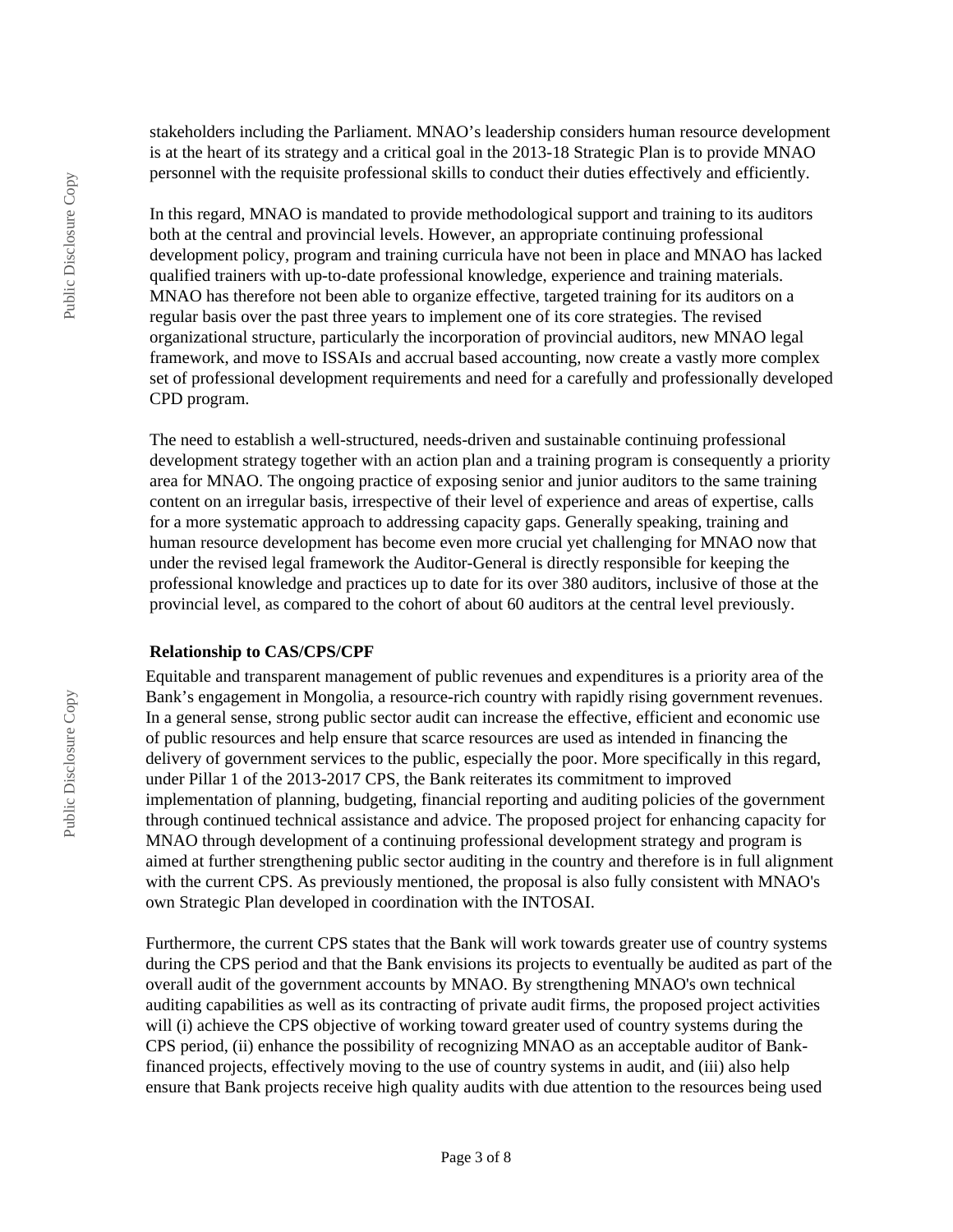for the intended purposes with economy and efficiency. From this perspective, the proposed project activities will benefit the entire Bank portfolio, which is aligned with the CPS as well.

Some SAIs, such as the U.S. Government Accountability Office (U.S. GAO), choose to allocate much of their resources to performance auditing and contract private audit firms to do many nonstrategic financial audits. MNAO has made a similar strategic choice. Country systems in the case of both SAIs means: (i) having strong audit capabilities to perform financial audits of strategically significant government entities and (ii) strong institutional processes to contract and oversee the work of private audit firms. Thus, assisting MNAO to strengthen its audit capabilities and assisting it to strengthen its audit firm contracting and quality assurance oversight processes are both measures that are fully consistent with working toward the greater use of country systems.

## **II. Project Development Objective(s)**

# **Proposed Development Objective(s)**

The main objective of the proposed project is to strengthen MNAO's capacity, primarily in financial audit and audit firm contracting and oversight, through development and implementation of a comprehensive and systematic continuing professional development strategy together with a timebound action plan that is needs-driven, tailored and sustainable. To achieve this objective, the current capacity strengths and gaps in financial audit and related areas will be independently assessed by a peer SAI. In parallel to this assessment, MNAO personnel will be surveyed and participate in focus groups to identify their requests for and perceptions of their professional development needs and alternative means to achieve these objectives. The results of the financial audit peer review and the knowledge and learning needs assessment to be carried out under this proposed project, as well as the 2010 performance audit peer review, will feed into development of a CPD strategy for the institution that will then be developed into a 3-year knowledge and learning program. Furthermore, as part of the project, tailored training materials will be developed and actual training will be delivered to MNAO staff as per the CPD strategy and the knowledge and learning program. While the specific content and depth of topics to be covered under the CPD program are largely to be identified and tailored as per the assessments to be carried out, an early indication of capacity gaps reveals such areas as MNAO staff's knowledge and understanding of the relevant standards, i.e. IPSAS and the newly translated ISSAIs, quality control, contracting and quality assurance of private audit firm engagements, and audit of the consolidated financial statements of the Government.

#### **Key Results**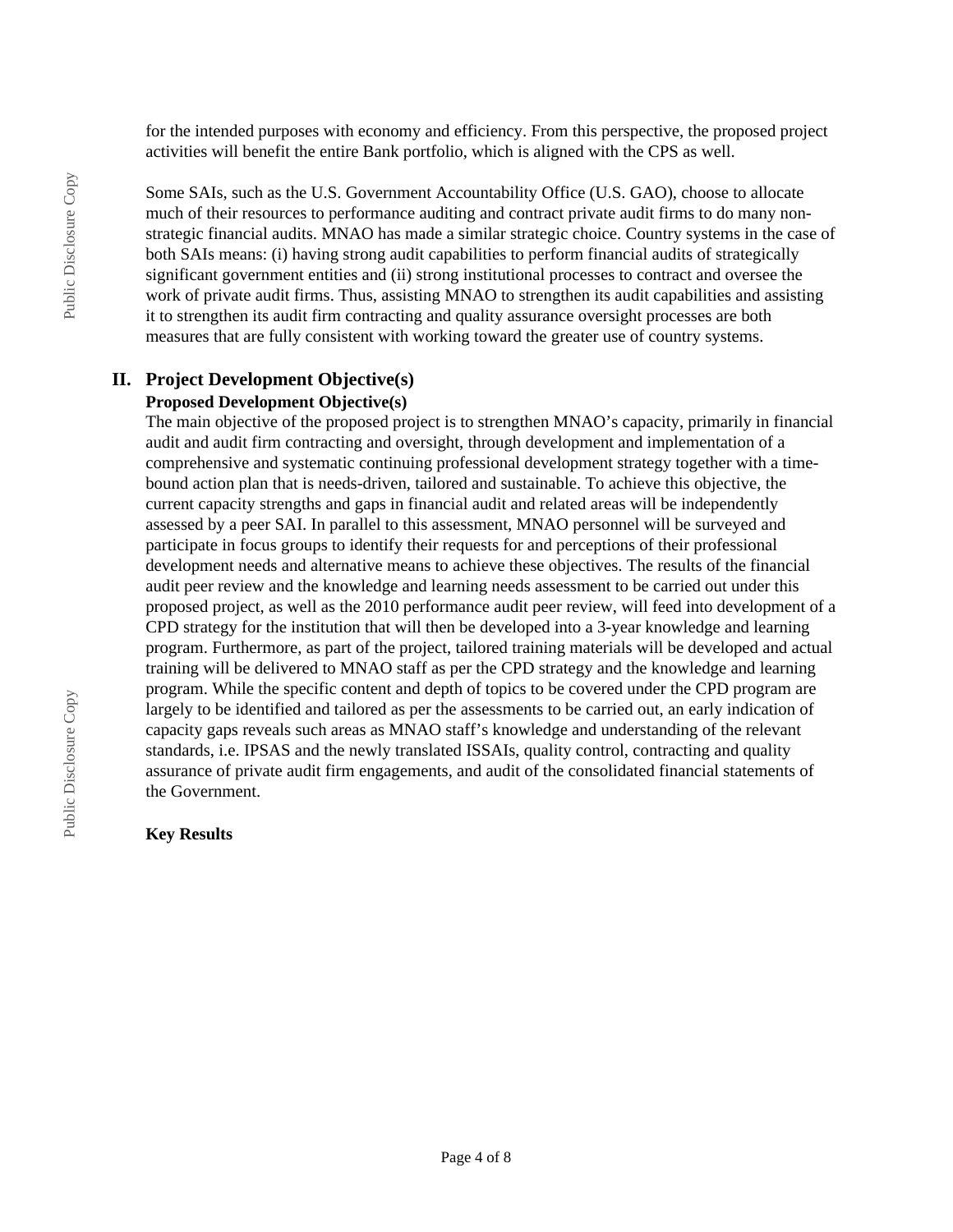Through implementation of the proposed project, a comprehensive and needs-driven CPD program will be developed and implemented at MNAO that will ultimately, on a sustainable basis, help the institution achieve its strategic goal of equipping the institution with human resources with professional skills to conduct their duties effectively and efficiently.

More specifically, the proposed project activities will result in the following main outputs:

• A peer review report on MNAO's financial audit activities to be prepared by an experienced SAI using the INTOSAI's SAI PMF methodology as deemed appropriate;

• A knowledge and learning needs assessment covering MNAO staff at both the central and local branch offices;

• A comprehensive and needs-based CPD strategy will be developed together with a timebound action plan for three years;

• A library of training materials will be developed that are customized and tailored as per the capacity gaps identified and needs surveyed from MNAO staff;

• Delivery of knowledge and learning sessions: All staff including auditors, senior auditors, audit managers and directors will participate in the training and other K&L activities to be delivered as part of the CPD program. Several specialized trainers will be prepared and both technical and pedagogical skills of the trainers will be improved to sustain the program and,

• An efficient, effective and fully transparent audit firm contracting process will be designed together with development of clear and fair procurement documents including audit bidding instructions, requests for proposals, audit terms of reference, selection criteria and weights, proposal evaluation guidance, and model contracts, among others. The result would be a private audit firm selection/contracting process applicable to the procurement of audit firms, irrespective of the source of funding for the audits.

The following list includes the direct beneficiaries of the project:

- Senior auditors and auditors of MNAO 317 persons
- Audit managers 36 persons
- Management 30 persons
- Private audit firms engaged in audits outsourced by MNAO-45

Stakeholders and users of MNAO audit reports, i.e. the Parliament, state organizations, state-owned enterprises, financial institutions, international organizations, as well as the general public, will also benefit from improvements in auditors' knowledge and skills through enhancement in audit report quality, MNAO thought leadership, and greater public sector accountability over the use of scarce public resources.

## **III. Preliminary Description**

## **Concept Description**

The proposed project will assist MNAO in establishing and implementing a comprehensive and systematic CPD strategy and program. For this purpose, two assessments will be carried out largely in parallel to identify learning needs early in the project:

• Independent, external peer review using SAI PMF to identify what MNAO may not yet know or perceive as its training needs (what MNAO doesn't know it doesn't know).

• A knowledge and learning expert guided assessment of mostly internal perceptions of training needs and demand for training.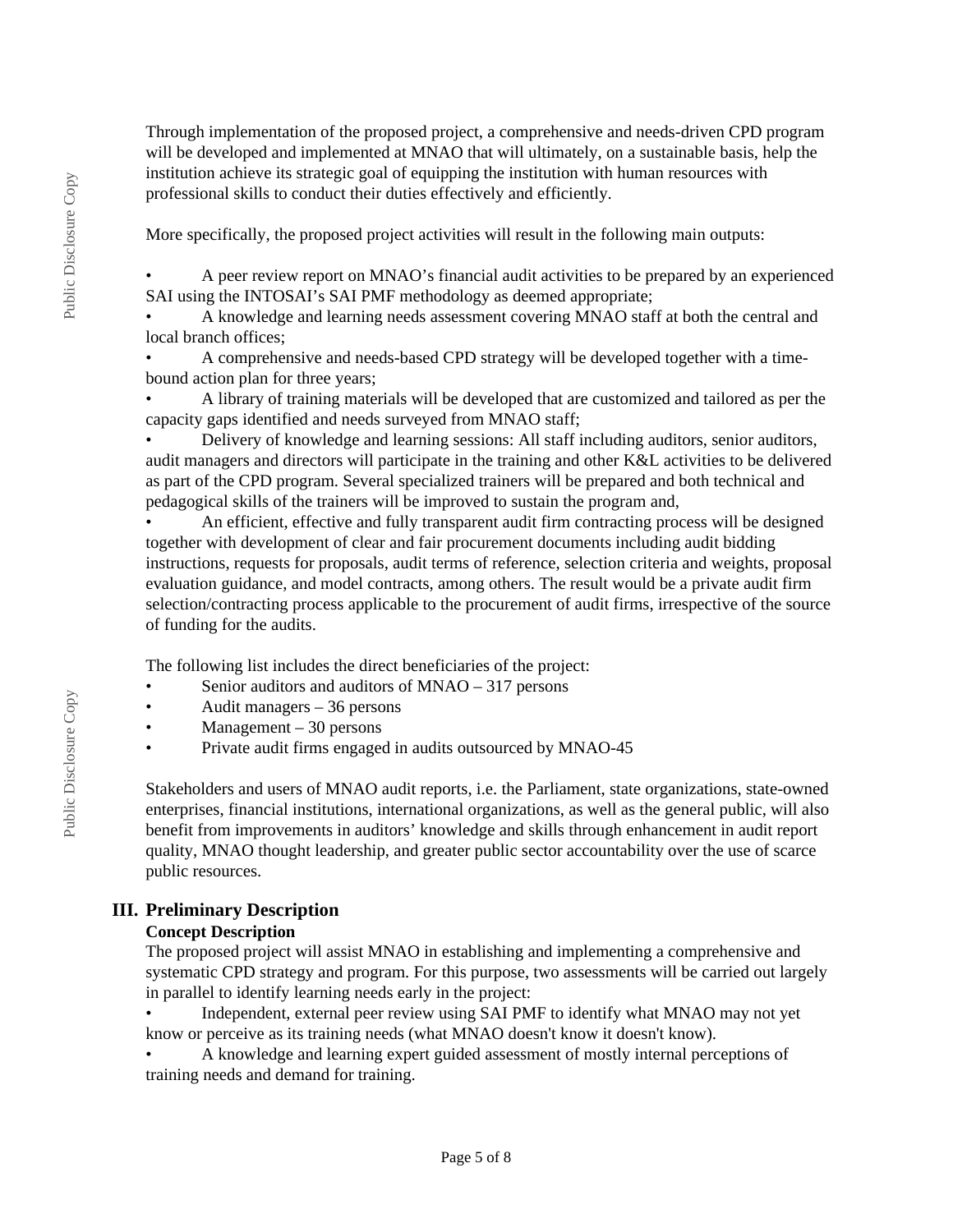These two complimentary assessment tools will provide inputs into the design and development of a formal CPD program that includes both (a) hard skills in technical topics such as accrual based IPSAS and ISSAI application and (b) soft skills such as leadership and teamwork. These inputs are targeted to be completed within the first 6-9 months of the Project.

MNAO desires to develop a well thought through systematic CPD program that provides necessary knowledge and learning opportunities to each auditor at the appropriate time in his or her MNAO professional career using the most appropriate means of learning and technology (classroom, on-thejob, self-study, distance learning, etc.) and takes into consideration the wide geographic dispersion of MNAO auditors. Moreover, learning will be tracked and monitored for each MNAO auditor, whether he or she is based in a remote part of Mongolia or at MNAO headquarters, to ensure an effective, efficient, and economic systematic application of the CPD program.

The CPD Program will also address the important corporate transitional issues faced by MNAO in regards to: (a) bringing the recently incorporated decentralized regional auditors up to a consistently high level of knowledge and skills with MNAO headquarter's auditors, and (b) applying the recently translated ISSAIs that are now in printing. The design and development of the CPD program is targeted to be completed within the first 15-18 months of the Project.

Development of training materials, strengthening of trainer skills, training and other knowledge and learning activities will be mostly concentrated in the final 18-21 months of the project. Obtaining and adapting ISSAI and other clearly-needed training materials will begin early in the project and training in such subjects could begin even before the CPD strategy and program are formally finalized and approved.

Details on the activities proposed for implementation at MNAO with support from the SAI Capacity Development Fund can be grouped in the following five main activities to be implemented over the course of three years (with the approximate budgets identified):

Activity 1: Conduct a peer review of MNAO's financial audit activities by an experienced SAI using the INTOSAI's SAI PMF methodology as deemed appropriate (USD 70,000, SAI personnel and travel cost). A peer review has never been performed on MNAO's financial audit capabilities. MNAO critically needs, and its management supports, a peer review concentrating on its financial audit capacity and related domains. The peer review would provide an objective, third-party assessment of its strengths, weaknesses and priority improvement needs. These priority areas for improvement would then be incorporated in the organization's CPD strategy and the relevant knowledge and learning program.

Activity 2: In parallel to the SAI peer review, a comprehensive MNAO knowledge and learning needs assessment will be carried out covering the entire organization, including its local branch office staff (USD 40,000, local consultants). The knowledge and learning needs assessment will be carried out to identify capacity gaps from within the organization. This assessment will cover all MNAO staff, both at the central and local branch offices and utilize various surveying methods such as enquiry, questionnaire, focus group discussions, individual interviews etc.

Activity 3: A comprehensive, needs-driven and sustainable continuing professional development strategy together with a detailed action plan for three years will be developed based on the peer reviews conducted at MNAO and the knowledge and learning needs assessment (USD 40,000,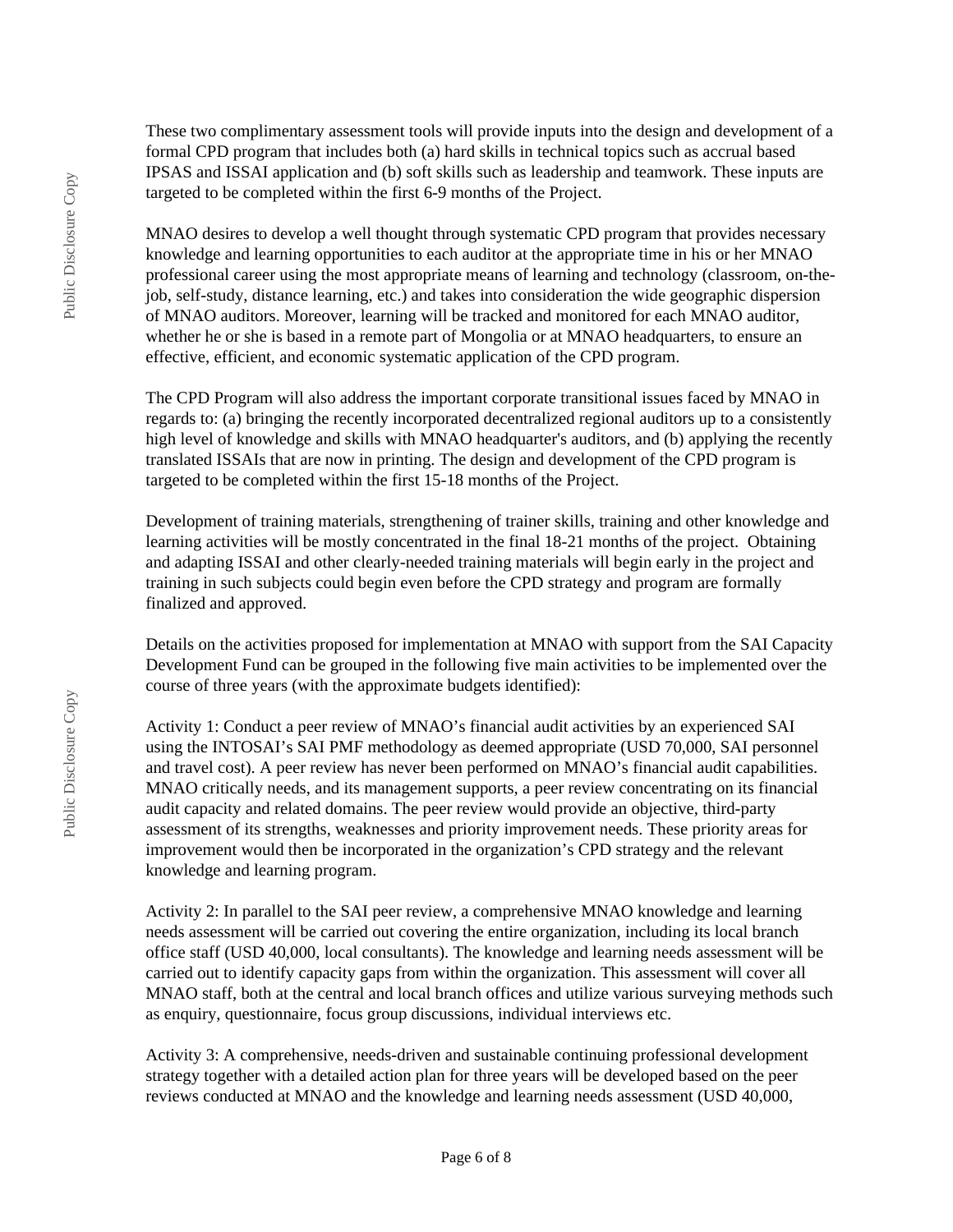international consultant + local consultant).

Activity 4: Development of customized training materials tailored to MNAO's capacity building needs described in the CPD strategy and knowledge and learning program and delivery of the actual training to MNAO personnel during most of the three-year period of the CPD program (USD 210,000, international and local consultants, local and regional training, including some but minimal travel costs). While the specific content and depth of topics to be covered under the training program are largely to be identified and tailored as per the assessments to be carried out, an early indication of capacity gaps reveals such areas as MNAO staff's knowledge and understanding of the relevant standards, i.e. IPSAS and ISSAIs (IPSAS implementation guidance and training is being developed and delivered by MOF; ISSAI training materials will be translated into the Mongolian language and adapted for the Mongolia context), quality control, contracting and management of private audit firm engagements, and auditing of the consolidated financial statements of the Government. At the end of project period, training coverage of over 90 percent of the total auditing staff, or approximately 350 auditors, is expected. Training delivery is expected to include innovative modalities such as online/virtual training using a newly established VPN connection available throughout MNAO offices. To minimize project costs, MNAO will seek to utilize, translate and customize for the local context as necessary, existing ISSAI and other training materials that may be available from IDI or other SAIs.

Activity 5: Technical assistance to establish an efficient and fully transparent and documented procurement process for contracting private audit firms (USD 20,000, international consultant + local consultant/interpreter). As part of the project, the current MNAO practice of engaging private audit firms to conduct the annual financial audits of budget entities and state-owned enterprises on behalf of MNAO will be analyzed to improve documentation and transparency. Such efforts will be timely and beneficial as, in addition to budget entities, IFI-funded projects are starting to engage in a similar practice where MNAO carries out auditor selection for the projects but by following the IFIs' own procurement procedures. This proposed project will aim at strengthening and streamlining MNAO's private audit firm selection processes carried out for budget entities and IFI-funded projects. For these audits conducted by private audit firms MNAO will apply its quality control and quality assurance framework, which may need improvement if identified as priority areas of capacity development as per the continuing professional development strategy and the relevant training program.

## **IV. Safeguard Policies that Might Apply**

| Safeguard Policies Triggered by the Project    | <b>Yes</b> | N <sub>0</sub> | TBD |
|------------------------------------------------|------------|----------------|-----|
| Environmental Assessment OP/BP 4.01            |            | x              |     |
| Natural Habitats OP/BP 4.04                    |            | x              |     |
| Forests OP/BP 4.36                             |            | x              |     |
| Pest Management OP 4.09                        |            | x              |     |
| Physical Cultural Resources OP/BP 4.11         |            | ×              |     |
| Indigenous Peoples OP/BP 4.10                  |            | ×              |     |
| Involuntary Resettlement OP/BP 4.12            |            | ×              |     |
| Safety of Dams OP/BP 4.37                      |            | ×              |     |
| Projects on International Waterways OP/BP 7.50 |            | ×              |     |
| Projects in Disputed Areas OP/BP 7.60          |            | ×              |     |